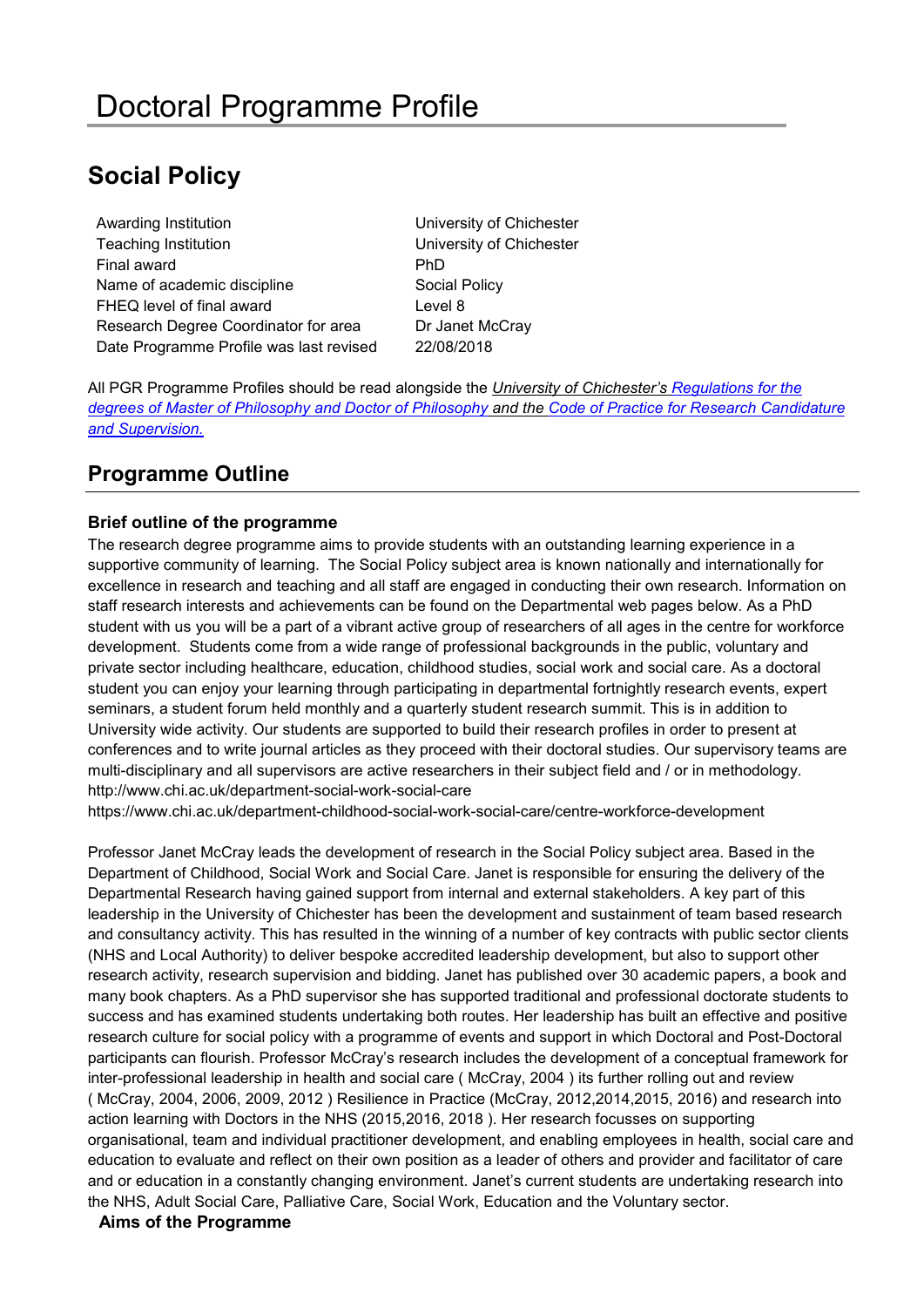The main aims of the programme are:

- a) the creation and interpretation of new knowledge through original research or other advanced scholarship, or of a quality to satisfy peer review, extend the forefront of the discipline and merit publication;
- b) a systematic acquisition and understanding of a substantial body of knowledge which is at the forefront of the academic discipline;
- c) the general ability to conceptualise, design and implement a project for the generation of new knowledge, applications or understanding at the forefront of the discipline, and to adjust the project design in the light of unforeseen problems;
- d) a detailed understanding of applicable techniques for research and advanced academic enquiry appropriate to the discipline.

## **Programme Outcomes**

#### **Knowledge and Understanding**

Having successfully completed this programme you:

- have demonstrated a systematic understanding of a field of study and mastery of the skills and methods of research associated with that field;
- have demonstrated the ability to conceive, design, implement and adapt a substantial process of research with scholarly integrity;
- have made a contribution through original research that extends the frontier of knowledge by developing a substantial body of work, some of which merits national or international refereed publication;
- are capable of critical analysis, evaluation and synthesis of new and complex ideas;
- can communicate with your peers, the larger scholarly community and with society in general about your areas of expertise;
- can be expected to be able to promote, within academic and professional contexts, technological, social or cultural advancement in a knowledge-based society.

#### **Learning and Teaching Methods**

The PhD programme is delivered through a supervised research project. Each student will have a supervisory team of at least two appropriately qualified academic staff, one of whom will be the Director of Studies. A description of the responsibilities of the supervisory team can be found in the *[Code of Practice for Research](https://www.chi.ac.uk/about-us/policies-and-statements/academic-and-student-support)  [Candidature and Supervision.](https://www.chi.ac.uk/about-us/policies-and-statements/academic-and-student-support)*

#### **Assessment methods**

.

The award of MPhil or PhD is assessed through submission of a written thesis or equivalent for practice based disciplines and an oral examination with a panel of examiners (*viva voce*). The viva is compulsory for PhD and for MPhil.

#### **Subject Specific Intellectual and Research Skills**

The majority of subject specific intellectual and research skills are gained through the process of doing research within the context of supervisory meetings and support. On occasion it may be helpful for a student to undertake specific research skills training such as that taught as part of Masters programmes or as part of the postgraduate research training programme coordinated by the Research Office. Your individual induction and career planning will help you to plan your learning needs.

**Professional Development and Transferable Skills**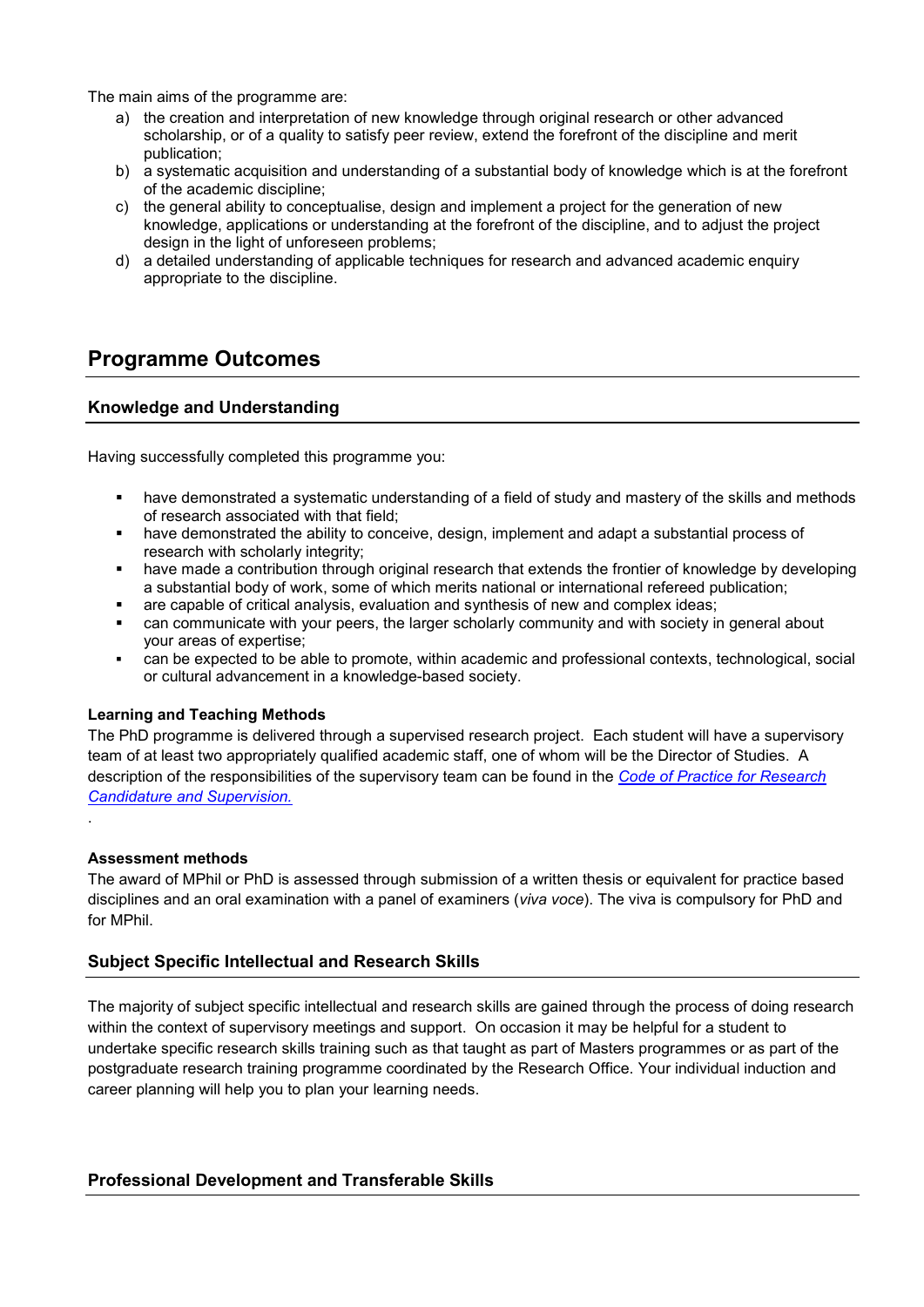Those completing their doctoral programme will have the qualities and transferable skills necessary for employment requiring the exercise of personal responsibility and largely autonomous initiative in complex and unpredictable situations, in professional or equivalent environments.

Research students have access to the University's Staff Development Programme as well as a range of other formal and informal training activities coordinated at the department, area or University level.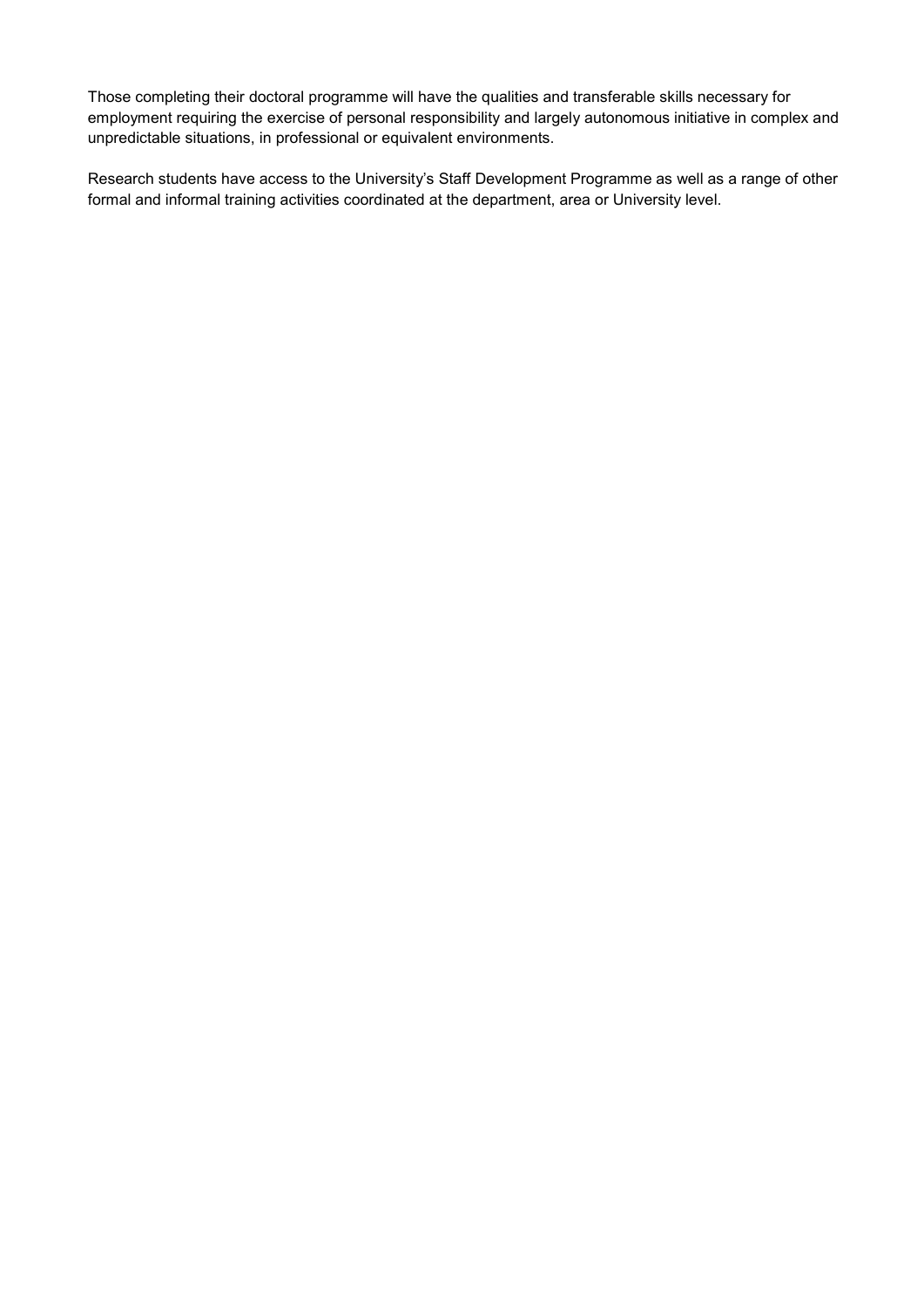## **Programme Structure**

### **Admissions**

MPhil/PhD students can register either at the start of October or the start of February. Admission requirements are described in the *[Code of Practice for Research Candidature and Supervision.](https://www.chi.ac.uk/about-us/policies-and-statements/academic-and-student-support)* (in particular see clauses 11 to 25).

### **Candidature**

Maximum candidature is 48 months in Full Time registration, 84 months in Part Time Registration.

## **Progression Requirements**

The programme follows the University's [Higher Degree Regulations](http://www.chi.ac.uk/%3Cfront%3E/about-us/how-we-work/policies/academic-policies) as set out on the University website.

During the programme there are a number of academic milestones that the student will need to complete. These include:

- Confirmation of research project (2000 word proposal and completed Form 1) after three months (full time) and six months (part-time)
- **Satisfactory Annual Progress reports**
- Major Review to upgrade from MPhil to PhD programmes (only for PhD programmes).

## **Support for student learning**

There are facilities and services to support your learning. Some of these are accessible to students across the University and some of these will be geared towards students in your particular Faculty or discipline.

The University provides:

- library resources, including e-books, on-line journals and databases, together with assistance from Library staff to enable you to make the best use of these resources
- high-speed access to online electronic learning resources from dedicated PC Workstations onsite and from your own devices; laptops, smartphones and tablet PCs via the Eduroam wireless network. A wide range of application software is available from the PCs in each LRC.
- computer accounts that connect you to a number of learning technologies including the Moodle virtual learning environment (which facilitates online learning and access to specific learning resources)
- standard ICT tools such as Email, secure filestore and calendars.
- access to key information through the University's intranet.
- IT support through a comprehensive website, telephone and online support and a dedicated helpdesk at the SIZ at each of the LRCs.
- Enabling Services offering assessment, guidance and facilities (including specialist IT support) if you have a disability, dyslexia, mental health issue or specific learning difficulties
- Student Support Services to assist you with a range of general enquiries including financial matters, accommodation, exams, graduation, student visas, ID cards (studentadviser@chi.ac.uk )
- Careers support, advising on job search, applications, interviews, paid work, volunteering and internship opportunities and getting the most out of your extra-curricular activities alongside your degree programme when writing your CV
- a range of personal support services : mentoring, counselling, residence support service, chaplaincy, health service
- assistance in the development of English language and study skills for non-native speakers.
- a Research Office which coordinates a programme of professional development and skills training [\(pgrsupport@chi.ac.uk\)](mailto:pgrsupport@chi.ac.uk)
- An appropriate research environment, as set out in the [Code of Practice](http://d3mcbia3evjswv.cloudfront.net/files/Academic%20Board%2017%20Code%20of%20Practice%20for%20Research%20Candidature.pdf?3y1HrtDLYQ0M8uLsL.65i1fF_yx9snAE)

The Students' Union provides:

• an academic student representation system, consisting of elected Student Voices in every department, Academic Representatives for both campus', and the SU President and Vice President. UCSU provides training and support for those who represent students' views to the University.